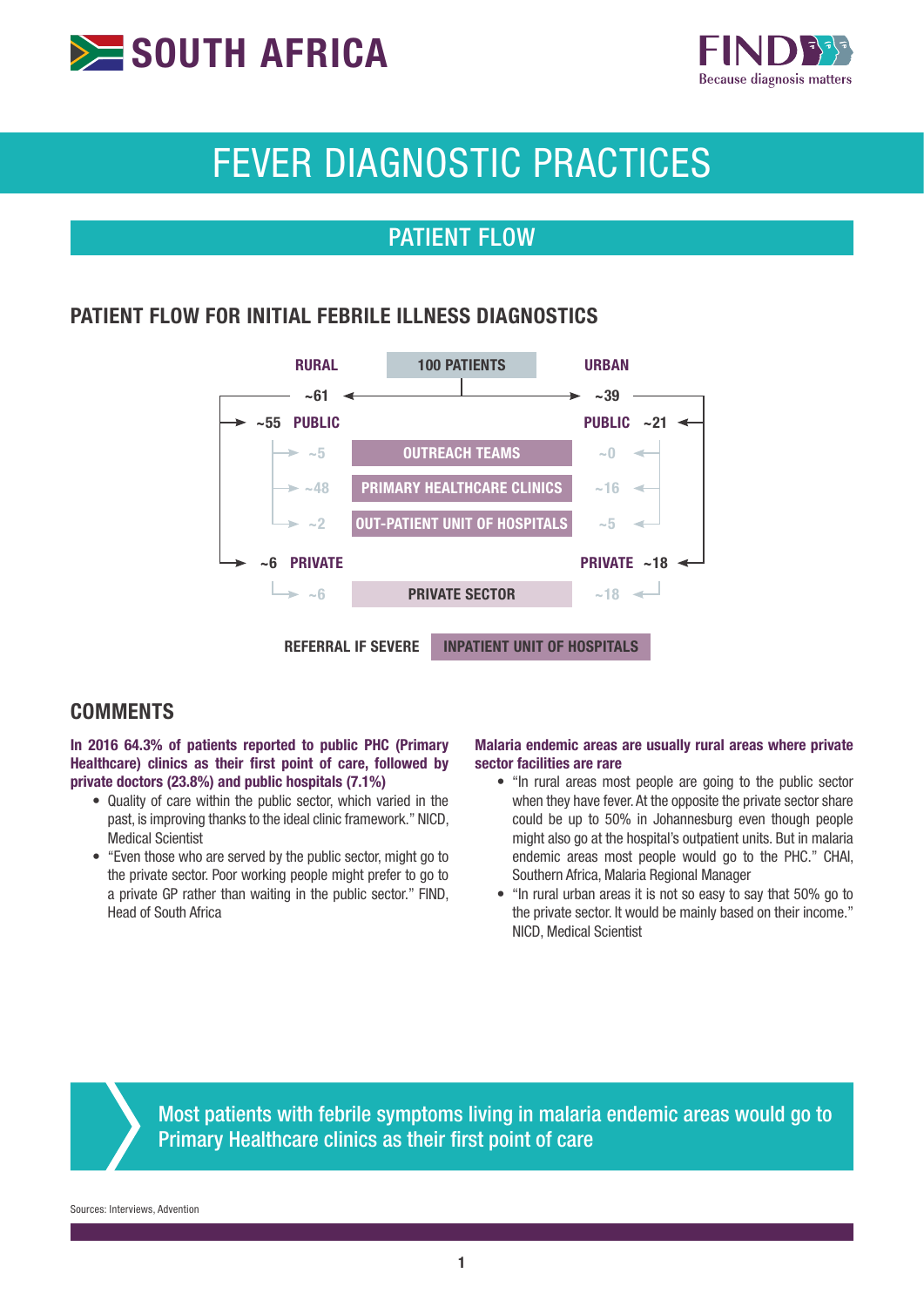

## FEVER AND MALARIA DIAGNOSTIC ALGORITHM AND PRACTICES



### FEBRILE ILLNESS DIAGNOSTIC ALGORITHM



South African treatment guidelines are designed to limit further drug resistance development with no treatment recommendation for unconfirmed malaria

Diagnostic algorithm favors microscopy over RDTs wherever available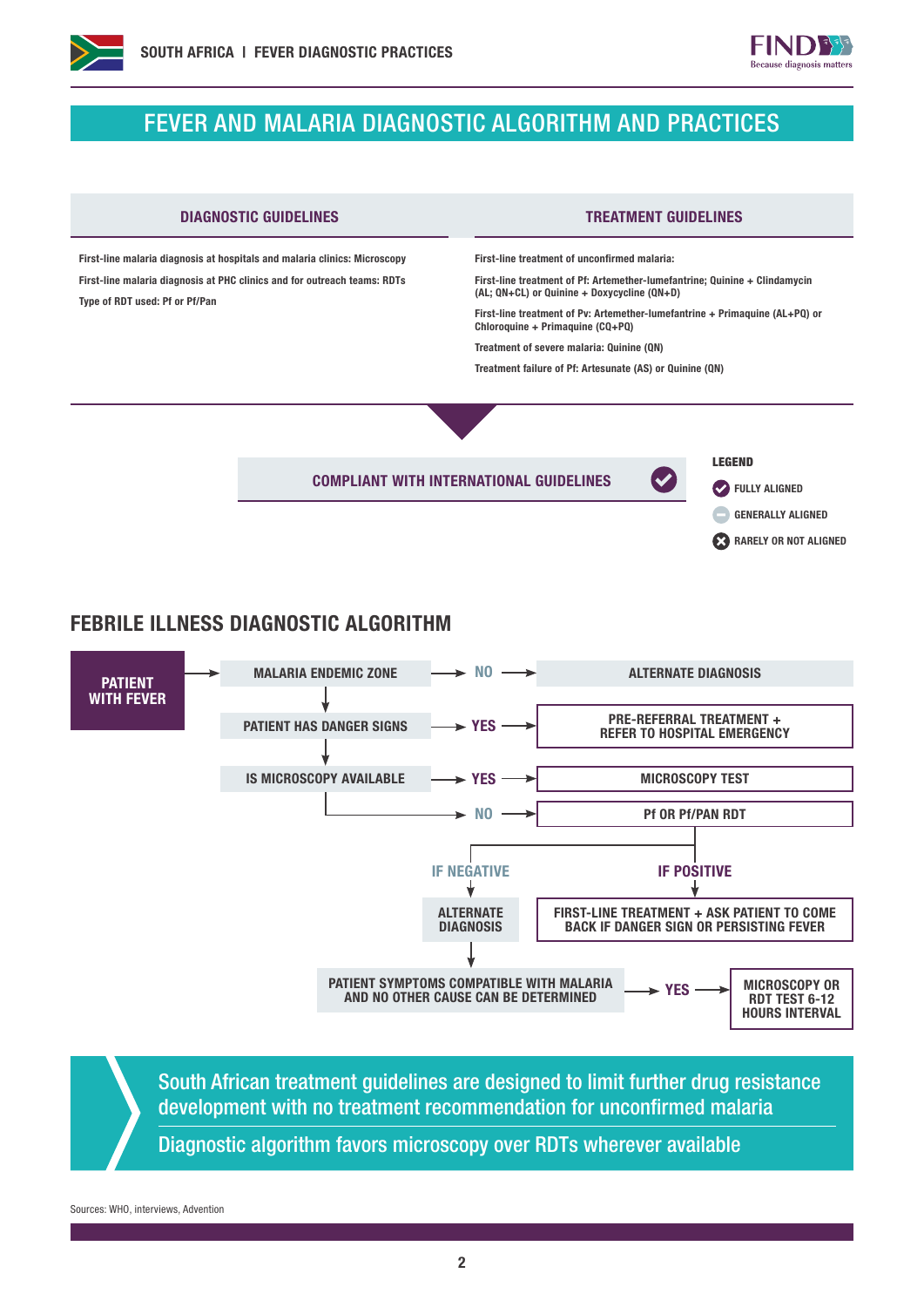



## MALARIA TESTING PRACTICES AT DIFFERENT HEALTH FACILITY LEVELS



RDTs are commonly used in South Africa even though microscopy is preferred when available

Sources: interviews, MoH, Advention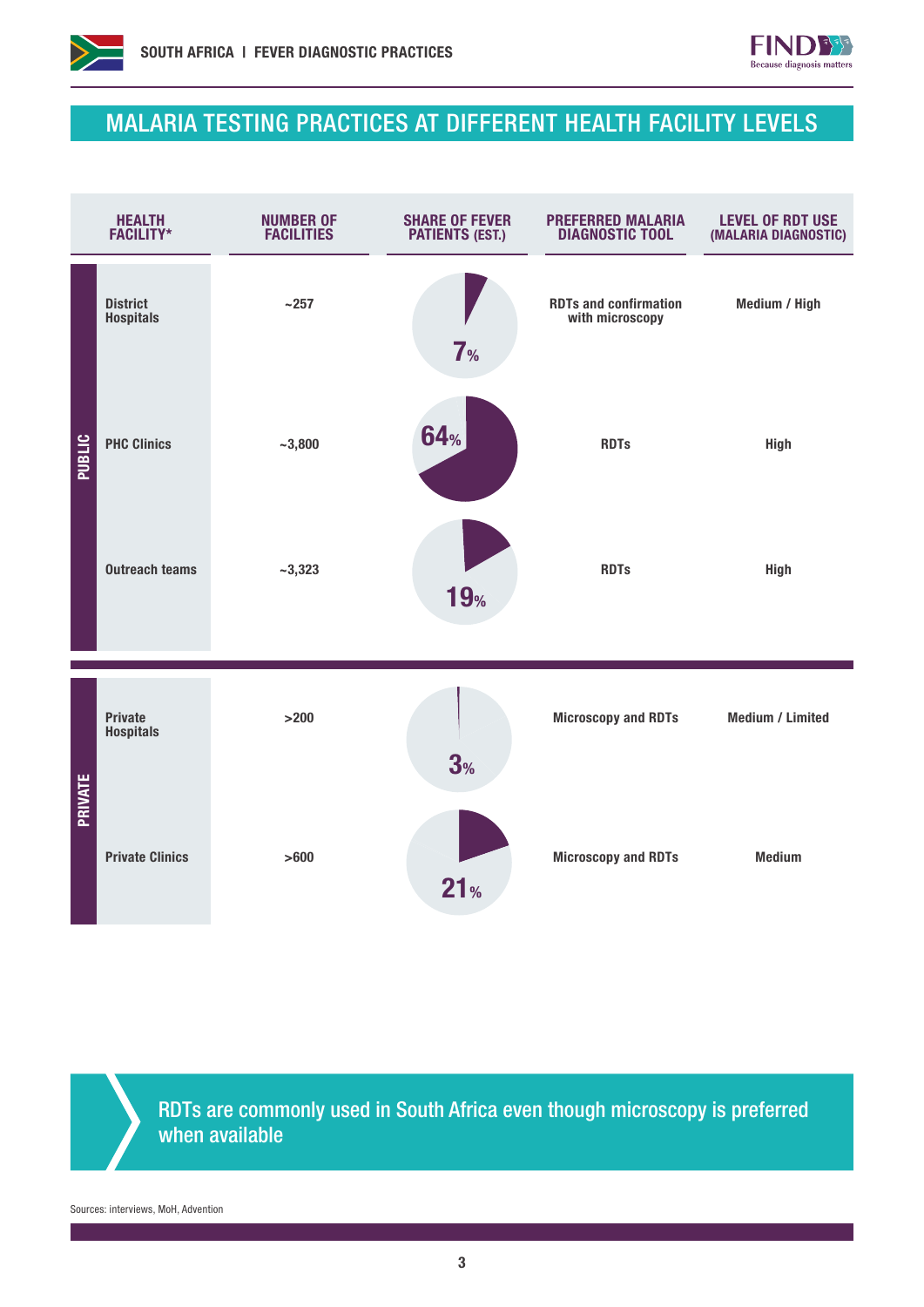



## MALARIA TESTING PRACTICES

#### MALARIA TESTS PERFORMED\* IDENTIFIED MALARIA RDTs



# USED\*\*



In South Africa the use of *P. falciparum* specific kits is recommended as they are more sensitive than PAN-kits and *P. falciparum* infections are the most common type of malaria in the country

#### PAN-kits may be kept by reference laboratories and larger testing sites

"Quality of RDTs within the private sector can be quite variable. Private sector is poorly regulated and they might purchase poor quality RDTs that are not WHO PQ." CHAI, Southern Africa, Malaria Regional Manager

The number of reported malaria cases has drastically dropped since 2014

Notes: (\*) RDT and microscopy tests performed seemed underestimated and were corrected after 2014; (\*\*) Limited information was publicly available regarding the tests used in South Africa. The tests presented are not market leaders. Sources: WHO, USAID-PMI, Global Fund, Advention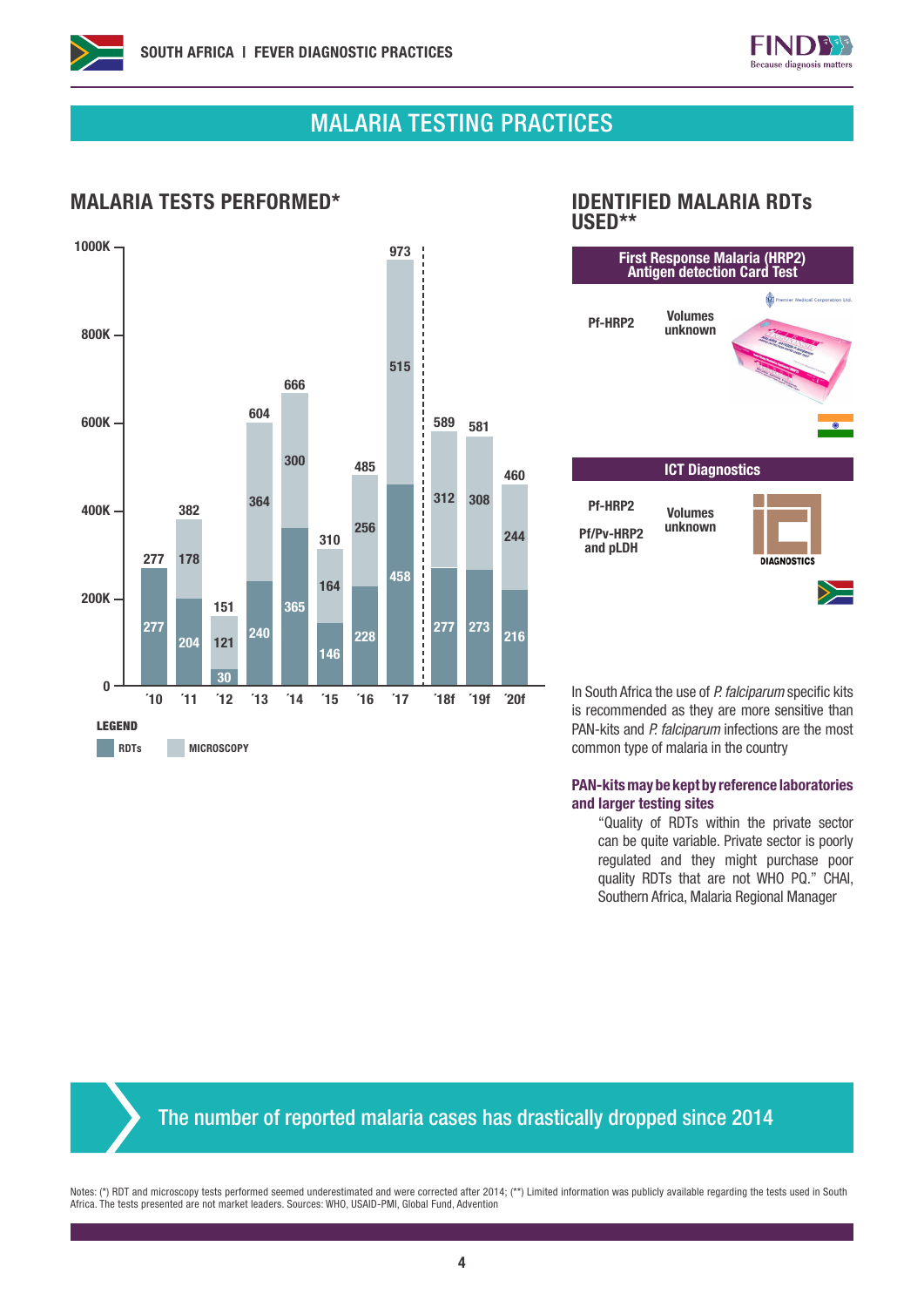



# MALARIA TESTING LANDSCAPE

|                                                                                   |                                                                 | <b>PRIORITY COUNTRIES*</b>    |                              |                                       |                                                |                                   |                                          |                              |
|-----------------------------------------------------------------------------------|-----------------------------------------------------------------|-------------------------------|------------------------------|---------------------------------------|------------------------------------------------|-----------------------------------|------------------------------------------|------------------------------|
|                                                                                   |                                                                 | $\bigstar$<br><b>VIET NAM</b> | <b>CAMBODIA</b>              | <b>S. AFRICA</b>                      | $\odot$<br><b>INDIA</b>                        | $\mathfrak{C}$<br><b>PAKISTAN</b> | <b>MYANMAR</b>                           | <b>THAILAND</b>              |
| <b>HEALTHCARE</b><br><b>INFRASTRUCTURE</b>                                        | <b>Population (M)</b>                                           | 95                            | 16                           | 56                                    | 1,324                                          | 193                               | 53                                       | 69                           |
|                                                                                   | <b>Healthcare</b><br>expenditures per<br>capita (\$)            | 115-120                       | 65-70                        | 84                                    | 60-70                                          | 35-40                             | $55 - 59$                                | 217-225                      |
|                                                                                   | <b>Health insurance</b><br>coverage                             | ~170%                         | $\overline{\phantom{0}}$     | $~16\% = >$<br>NHI                    | $~10\%$                                        | ~19%                              | <b>Negligible</b>                        | $-98%$                       |
|                                                                                   | <b>Universal health</b><br>coverage index                       | 73                            | 55                           | 67                                    | 56                                             | 40                                | 60                                       | 75                           |
|                                                                                   | <b>Patients with fever</b><br>being tested $(\%)^{**}$          | 80%                           | 69%                          | 82%                                   | 71%                                            | 68%                               | 55%                                      | 83%                          |
|                                                                                   | <b>Main distribution</b><br>network                             | <b>NIMPE</b>                  | <b>CNM</b>                   | <b>NDOH</b>                           | <b>State</b><br><b>MoHs</b>                    | Mix<br>public/<br>private         | NVBDCP/<br><b>CMSD</b>                   | <b>BVBD</b>                  |
|                                                                                   |                                                                 |                               |                              |                                       |                                                |                                   |                                          |                              |
| <b>MALARIA</b><br><b>DIAGNOSTIC</b><br><b>FUNDING &amp;</b><br><b>PROCUREMENT</b> | Last year total malaria<br>funding (\$M)                        | 16                            | 20                           | 24                                    | 226                                            | 38                                | 78                                       | 21                           |
|                                                                                   | <b>Share of government</b><br>funding $(\%)$                    | ~18%                          | $~1.3\%$                     | $~100\%$                              | ~173%                                          | ~158%                             | $-8%$                                    | $-40%$                       |
|                                                                                   | <b>Main procurement</b><br>decision maker                       | <b>NMCP</b>                   | CNM/<br><b>UNOPS</b>         | NDOH /<br><b>Malaria</b><br>programme | <b>National</b><br>and state<br><b>MoHs</b>    | GF /<br><b>NMCP</b>               | NMCP/<br>PMI                             | <b>NMCP</b>                  |
|                                                                                   | <b>Procurement</b><br>concentration level                       | <b>High</b>                   | <b>High</b>                  | <b>High</b>                           | Low                                            | <b>Medium</b>                     | <b>Medium</b>                            | <b>High</b>                  |
| <b>MALARIA</b><br><b>DIAGNOSTIC</b><br><b>PRACTICES</b>                           | <b>Health facilities</b><br>performing RDTs                     | <b>Health</b><br>posts        | Lower<br>level<br>facilities | Lower<br>level<br>facilities          | Sub-<br>Health/<br><b>Primary</b><br><b>HC</b> | GPs,<br>clinics                   | Lower<br>level<br>facilities,<br>clinics | Lower<br>level<br>facilities |
|                                                                                   | <b>Share of RDT in</b><br>malaria diagnostic<br>(% of patients) | $~19\%$                       | ~174%                        | ~163%                                 | $~13\%$                                        | $~20\%$                           | $-96%$                                   | $-5%$                        |
|                                                                                   | <b>Community HCW RDT</b><br>knowledge                           | <b>Yes</b>                    | <b>Yes</b>                   | <b>Yes</b>                            | <b>No</b>                                      | <b>Yes</b>                        | <b>Yes</b>                               | <b>Yes</b>                   |
|                                                                                   | <b>Quality management</b><br>system performance                 | <b>High</b>                   | <b>Medium</b>                | <b>High</b>                           | <b>Medium</b>                                  | <b>Medium</b>                     | Low                                      | <b>High</b>                  |

NIMPE: National Institute of Malaria, Parasitology, and Entomology (also CNM); NDOH: National Department of Health; MoH: Ministry of Health; NVBDCP: National Vector Borne Disease Control Programme; CMSD: Central Medical Store Depot; BVBD: Bureau of Vector-Borne Disease;

NMCP: National Malaria Control Programme; UNOPS: United Nations Office for Project Services; GF: The Global Fund; PMI: Project Management Institute

Notes: (\*) Last available year; (\*\*) As per Advention's assumption based on interviews (base case scenario). Sources: WHO, World Bank, GF, interviews, Advention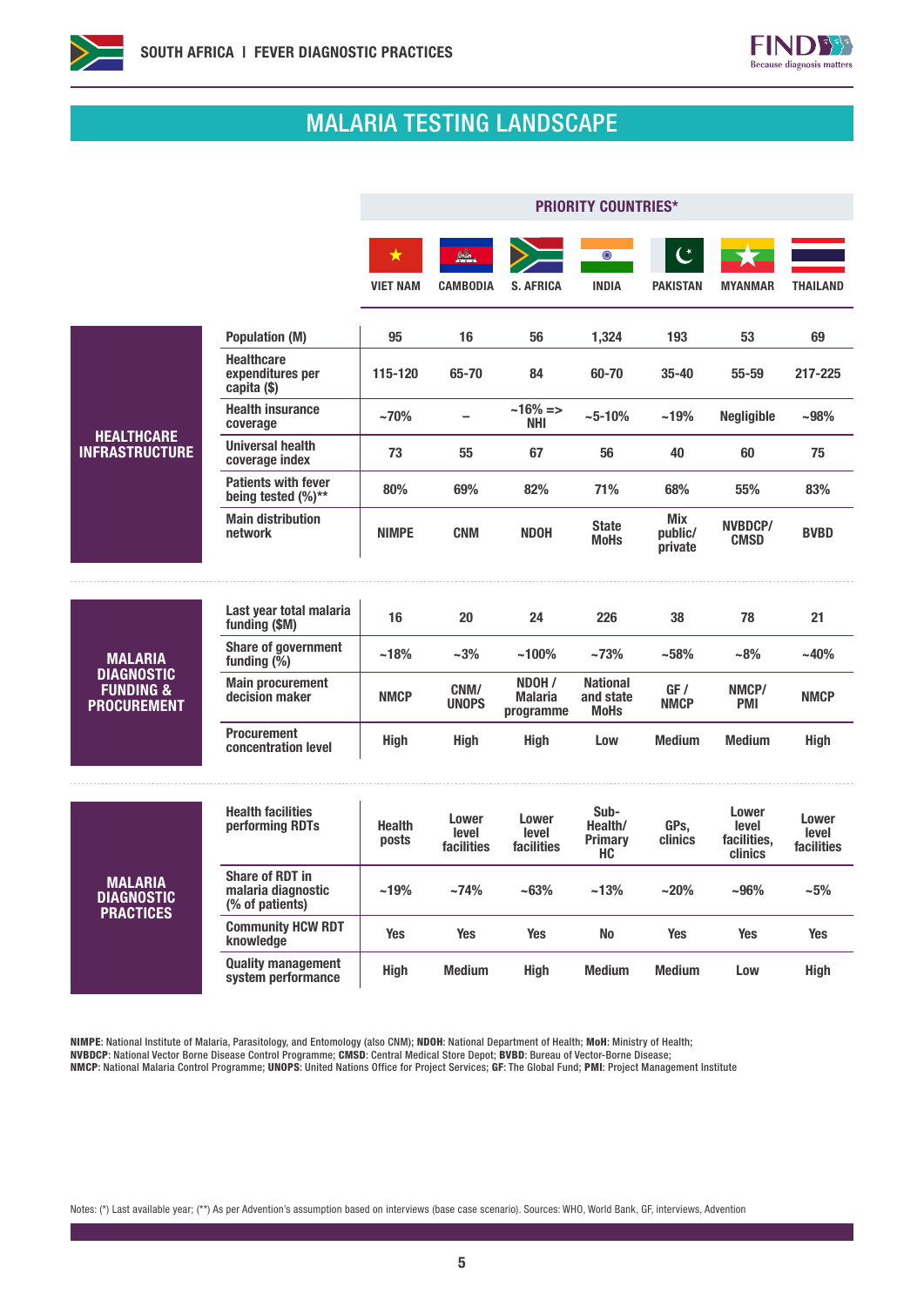



# MALARIA RDT STAKEHOLDERS MAP



#### LEGEND

HEAVY USE OF DONOR'S PROCUREMENT POOLING SYSTEM  $\overleftrightarrow{\mathbf{x}}$  use of Donor's procurement pooling system

Malaria RDTs are mostly financed by international donors, except in India, Pakistan and South Africa

NMCPs are key decision makers regarding RDT selection in all countries

Source: Advention